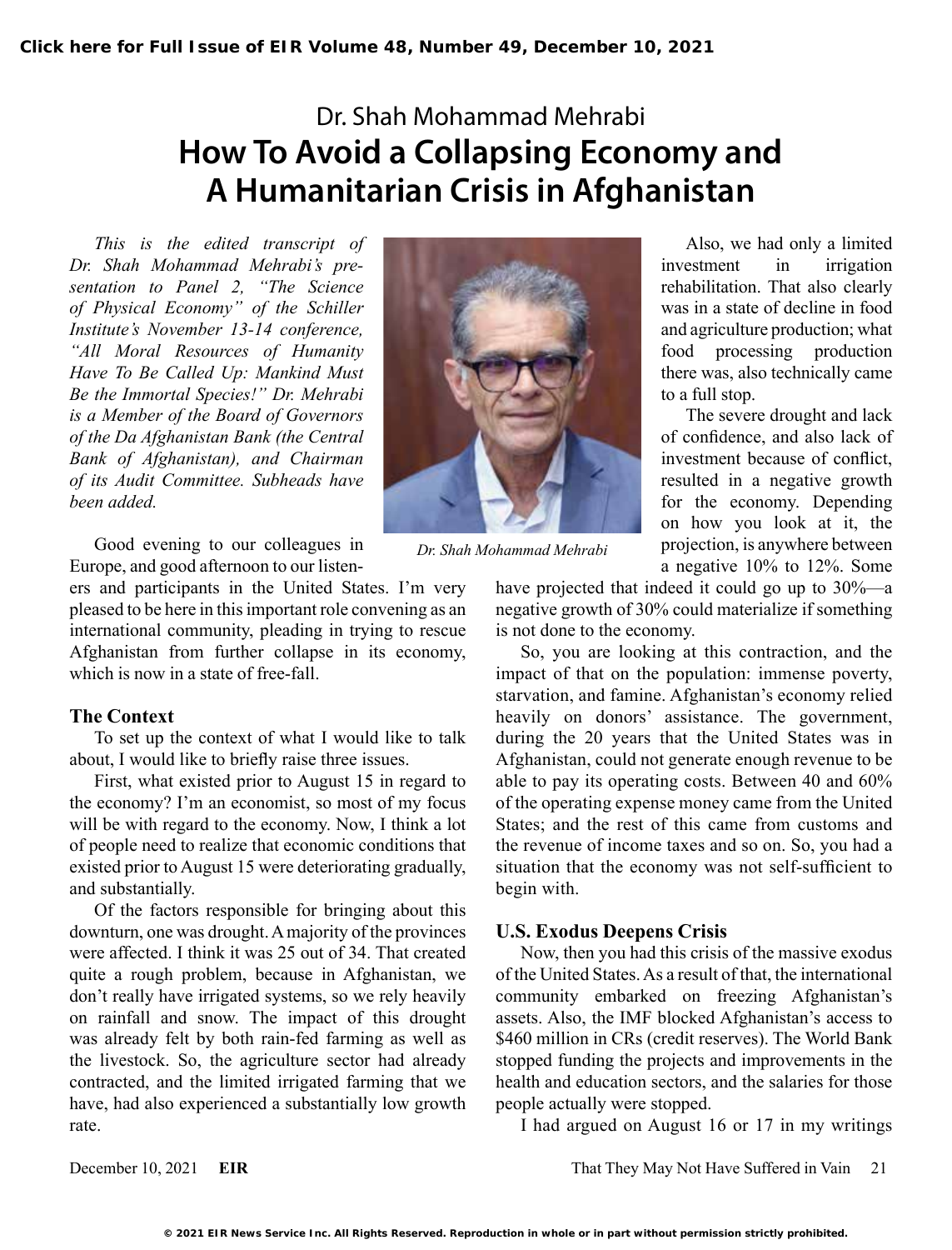as well as in my interviews with Reuters, BBC, CNN, and Bloomberg, that unless the Central Bank of Afghanistan was allowed to access its own dollar reserves—this is not the taxpayers' money of the United States, this is Afghanistan's earned money, that belongs to the people of Afghanistan—I argued at that time that those should be released by the

**We have to allow limited, monitored release of reserves to pay for essential imports, and to allow the central bank to engage in what I call an "auction process" to be able to control currency depreciation and to stabilize prices.**

Federal Reserve Bank of New York. I argued that otherwise, based on the data that we had at our disposal, I projected that we would see a spiral of price increases, which we have. I said that there would be food shortages, which we have. I also said that the Afghan currency (the afghani) would depreciate, which it has; and that bank closures would come into being.

To some extent, we have been somewhat lucky, as there were some reserves left in our central bank. When the new regime came into power, as the Chairman of the Audit Committee of the Bank, I got my comptroller general to lock the vault and give an accounting of all the domestic currency as well as foreign reserves that we had, along with the gold. So, we had a good

**After all, inflation affects the poor people, it affects the children, it affects the women who need to feed their children, it affects everyone. So, why put a strangle-hold on the economy overall? Why not allow this dollar auction to prop up the value of the afghani? It could help with the needs of ordinary Afghans.**

accounting of what existed, and then sealed the bank until the new regime came. Then we opened it, and we actually have a good accounting of everything that was in the vault prior to closure.

In that context, we had some cushion. However, that cushion is not going to last long to bring price stability. What happens here, is that the Central Bank of Afghanistan has limited monetary tools to be able to control prices. The instrument that has been used in the 20 years that I've been there—a very effective instrument—was to be able to auction off dollars in

order to accumulate afghanis to therefore reduce the impact on currency depreciation and bring stability in prices. That has given Afghanistan a very good record with regard to bringing down inflation to single-digit figures.

As a matter of fact, if one were to compare prices of goods in Afghanistan to Pakistan, Iran, and other

neighboring countries, Afghanistan had a good record in achieving price stability. That has not continued, as I projected it would not continue.

We have to allow limited, monitored release of reserves to pay for essential imports, and to allow the central bank to engage in what I call an "auction process" to be able

to control currency depreciation and to stabilize prices.

The afghani has depreciated; prices have gone up—food, fuel, shelter—the media constantly talk about that. It continues. The lack of dollars in the market has caused importers not to be able to pay for the basic necessities. That is why the regime restricted the amount of goods that could be imported because of lack of hard currency to pay for those particular imports.

Another safeguard is not allowing people to have as much access to their savings, because having too much access to savings would dwindle the limited amount of reserves that are there.

#### **What Needs To Be Done**

What needs to be done at this stage, is that we should—as I've also argued allow this reserve to be released on a limited basis. As I have said here, and argued very effectively, I think, and has been carried out by most of the media as well, in the exact point that I said it has to

be, is that we have to allow limited, monitored release of reserves to pay for essential imports, and to allow the central bank to engage in what I call an "auction process" to be able to control currency depreciation and to stabilize prices.

After all, inflation affects the poor people, it affects the children, it affects the women who need to feed their children, it affects everyone. So, why put a strangle-hold on the economy overall? Why not allow this dollar auction to prop up the value of the afghani? It could help with the needs of ordinary Afghans.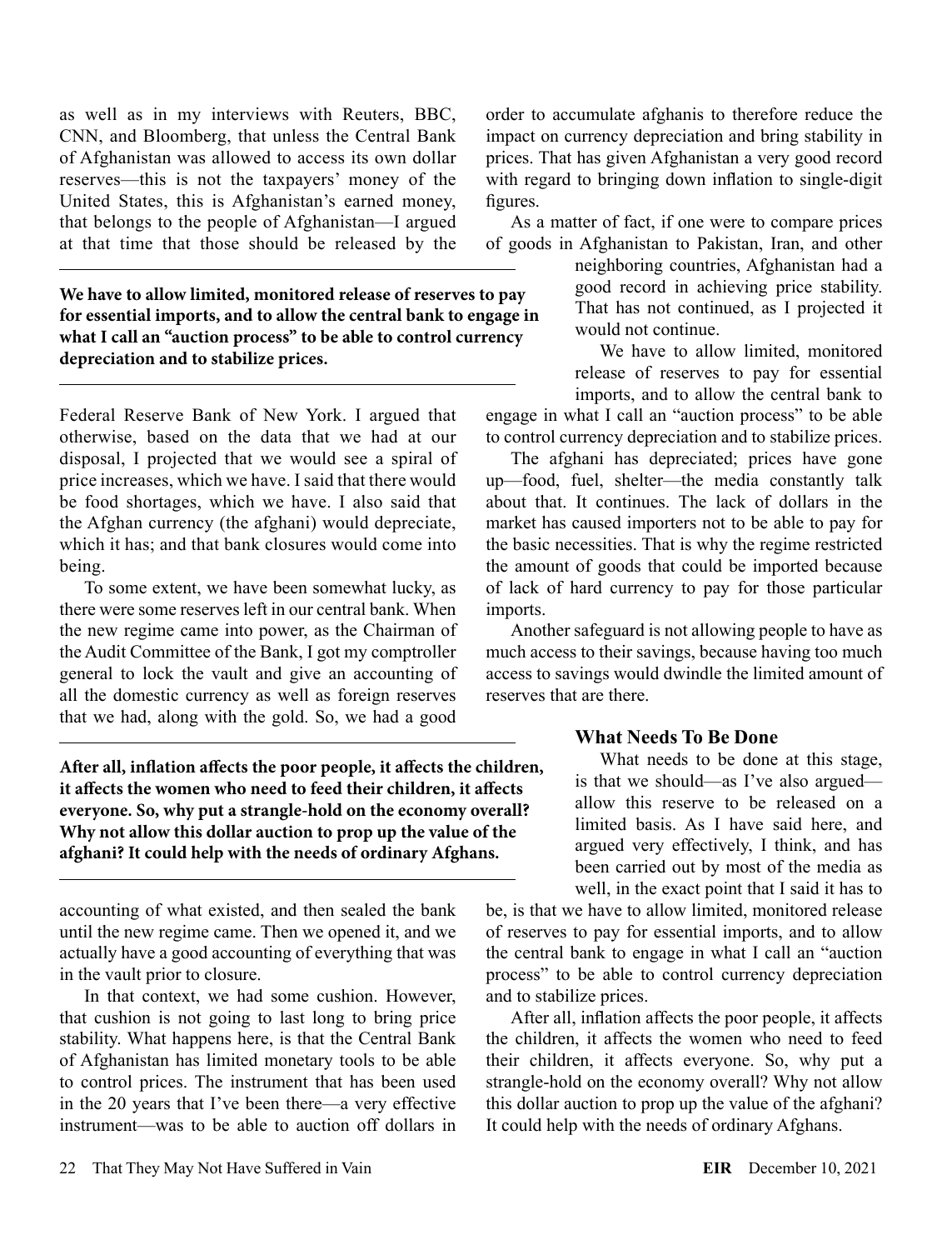I suggested \$150 million—less than half of what we used to auction. You could monitor that. We have an international auditing firm, and on top of that, the auction is an electronic auction. It is very transparent; it is very easy to monitor. To top it off, you can get an international auditing firm [that] can give assurances and verify that indeed the money is used for that particular purpose.

The needs of the ordinary Afghans facing food insecurity would have to be the main target and focus point here. I've argued that political recognition should be delayed. Allow this process to go, get engaged with the Taliban as the United States is engaging with the Taliban on many other fronts. As a matter of fact, Qatar will now be representing the U.S. interests in Doha, and they are also engaged in the process of trying to get people out. The United States is trying to coordinate efforts to attack ISIS. If you can engage on all these other activities, why can't you engage in a process to make it easier to bring about economic security for the populace? I think this is an important point that I have talked about.

Afghanistan has a central bank that is independent. At least since the new regime has come into being, they have also brought in money that they collected from corrupt regime rulers of the past. As a matter of fact, they have brought about \$50 million into the central bank. If there was some motive that they had, at least it hasn't been shown yet. Also, they have collected about \$5.2 million from another source. Maybe that's not substantial, but nevertheless, it shows that indeed a building of trust could come into being by engaging with this particular entity. I think that's an important point.

The focus here [in the United States—ed.] is mostly only on humanitarian aid. I've argued that humanitarian aid is a noble cause; I think we need to pursue that. It is not a permanent solution. It is a short gap measure. The United States has invested 20 years with a lot of the taxpayers' money. Institutions were built. Why cripple these particular institutions? Channel these things to the structures that are in existence right now. Those structures have got talented people who have learned how to manage and run the institutions, and how to go ahead in the central bank to be able to contract monetary policy. I think it's a way that you can go ahead and establish that. This is important.

I have argued also for donor support in health and education programs. They were channeled through Afghan state structures, in particular, through what is called the World Bank Afghanistan Reconstruction Trust Fund (ARTF). Through that mechanism, a health and nutrition program was funded by ARTF through the World Bank. It was implemented through the Ministry of Health. That is a much better structure than dashing out money to individuals where it doesn't become permanent. So, building an institution was done to a great extent, so the Ministry of Public Health was able to cover 60% of the health funding, and so on. Those kinds of structures are there; let's go ahead and use them. Why not go ahead and use those for those particular situations?

#### **Summary of Recommendations**

I will now summarize some of the recommendations that I have had. One important point: The international community will have to get engaged in trying to release the reserves. The total is \$9.5 billion of which the United States has got \$7.1 billion; the rest is in Europe. I have also talked about the release of these funds from the German Commerzbank and Deutsche Bank. A reporter has contacted them, but they have not responded. I have given the exact amount of how many millions that the central bank [of Afghanistan ed.] has in Deutsche Bank, and also in Commerzbank in Germany, as well as in London. All of that is clear, I don't want to cite those things again.

The international community has invested significantly in these [Afghan] institutions. I think they should continue to try, not to destroy those institutions but to build them. The release of the reserves to these areas will have to be done.

Engagement will have to take place. The cooperation of the regional group is very important and was brought up. As a matter of fact, the current regime decided that since they did not have adequate funds to pay for electricity from the North, from Uzbekistan, and so on, they signed an agreement with Iran to buy electricity.

Besides cooperation from the United States and Europe, regional cooperation is very critical to get the economy moving again. Europe and the United States have a vested interest in this, because otherwise, there will be massive refugees. It will affect the neighboring countries. It will affect Europe. They are all going to